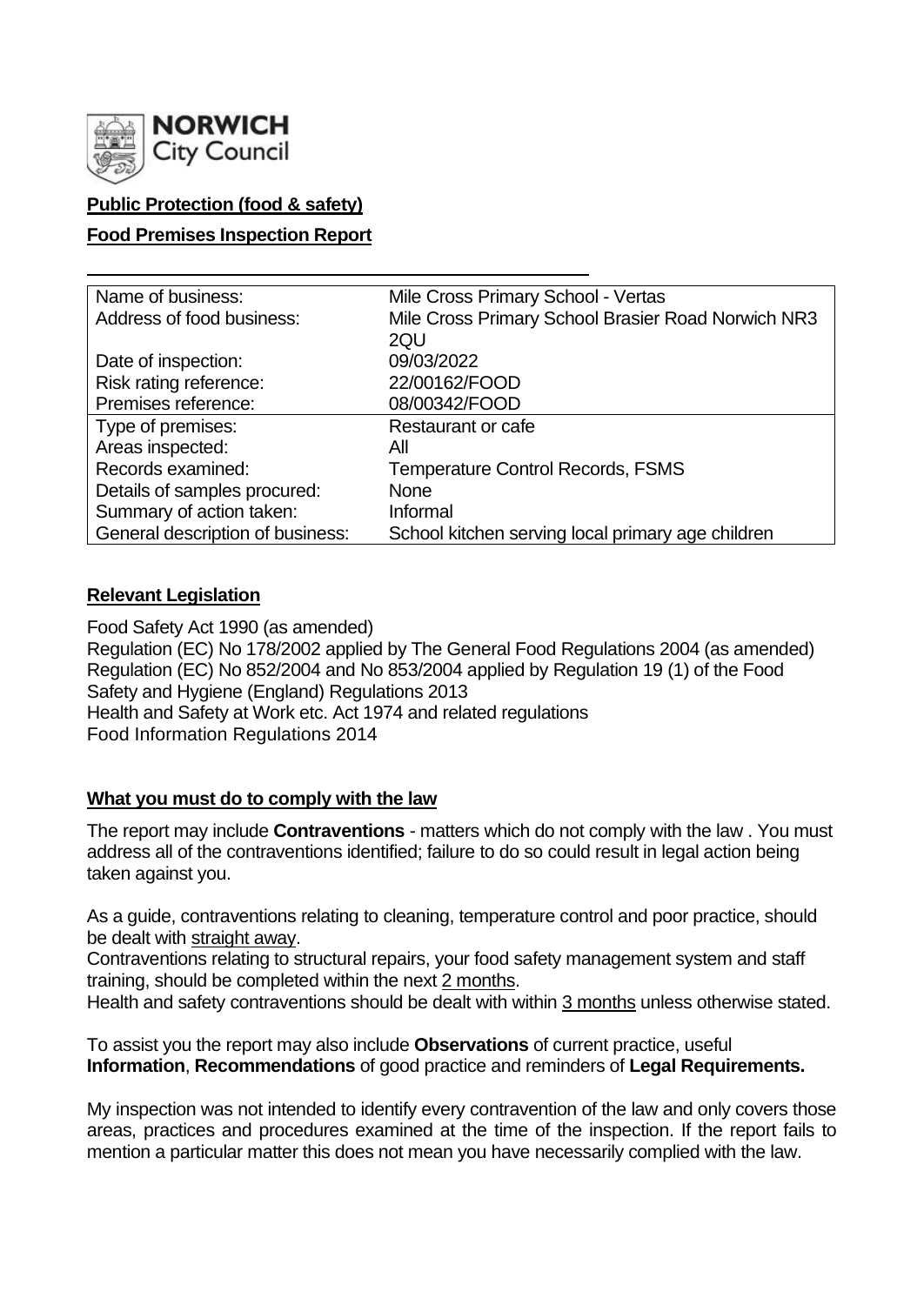# **FOOD SAFETY**

### **How we calculate your Food Hygiene Rating:**

The food safety section has been divided into the three areas which you are scored against for the hygiene rating: 1. food hygiene and safety procedures, 2. structural requirements and 3. confidence in management/control procedures. Each section begins with a summary of what was observed and the score you have been given. Details of how these scores combine to produce your overall food hygiene rating are shown in the table.

| <b>Compliance Area</b>                     |          |    |           | <b>You Score</b> |                |    |           |    |          |  |
|--------------------------------------------|----------|----|-----------|------------------|----------------|----|-----------|----|----------|--|
| <b>Food Hygiene and Safety</b>             |          |    |           | 0                | 5.             | 10 | 15        | 20 | 25       |  |
| <b>Structure and Cleaning</b>              |          |    |           | 0                | 5              | 10 | 15        | 20 | 25       |  |
| Confidence in management & control systems |          |    |           | 0                | 5              | 10 | 15        | 20 | 30       |  |
|                                            |          |    |           |                  |                |    |           |    |          |  |
| <b>Your Total score</b>                    | $0 - 15$ | 20 | $25 - 30$ |                  | $35 - 40$      |    | $45 - 50$ |    | > 50     |  |
| <b>Your Worst score</b>                    | 5        | 10 | 10        |                  | 15             |    | 20        |    |          |  |
|                                            |          |    |           |                  |                |    |           |    |          |  |
| <b>Your Rating is</b>                      | 5        |    |           | 3                | $\overline{2}$ |    |           |    | $\Omega$ |  |

Your Food Hygiene Rating is 4 - a good standard



# **1. Food Hygiene and Safety**

Food hygiene standards are generally satisfactory and maintained. There is evidence of some non-compliance with legal requirements. Some lapses are evident however generally you have satisfactory food handling practices and procedures and adequate control measures to prevent cross-contamination are in place. The contraventions require your attention; although not critical to food safety they may become so if not addressed. **(Score 10)**

# Contamination risks

**Contravention** The following exposed food to the general risk of cross-contamination with bacteria or allergens or its physical contamination with dirt, foreign objects or chemicals:

- uncovered butter on a table underneath an insectocutor
- worn chopping boards
- food labels on green chopping board
- cheese poorly wrapped /uncovered using cling film in fridge.
- dessert knife on green chopping board
- uncovered tub of gravy granules
- uncovered raw rice in dry store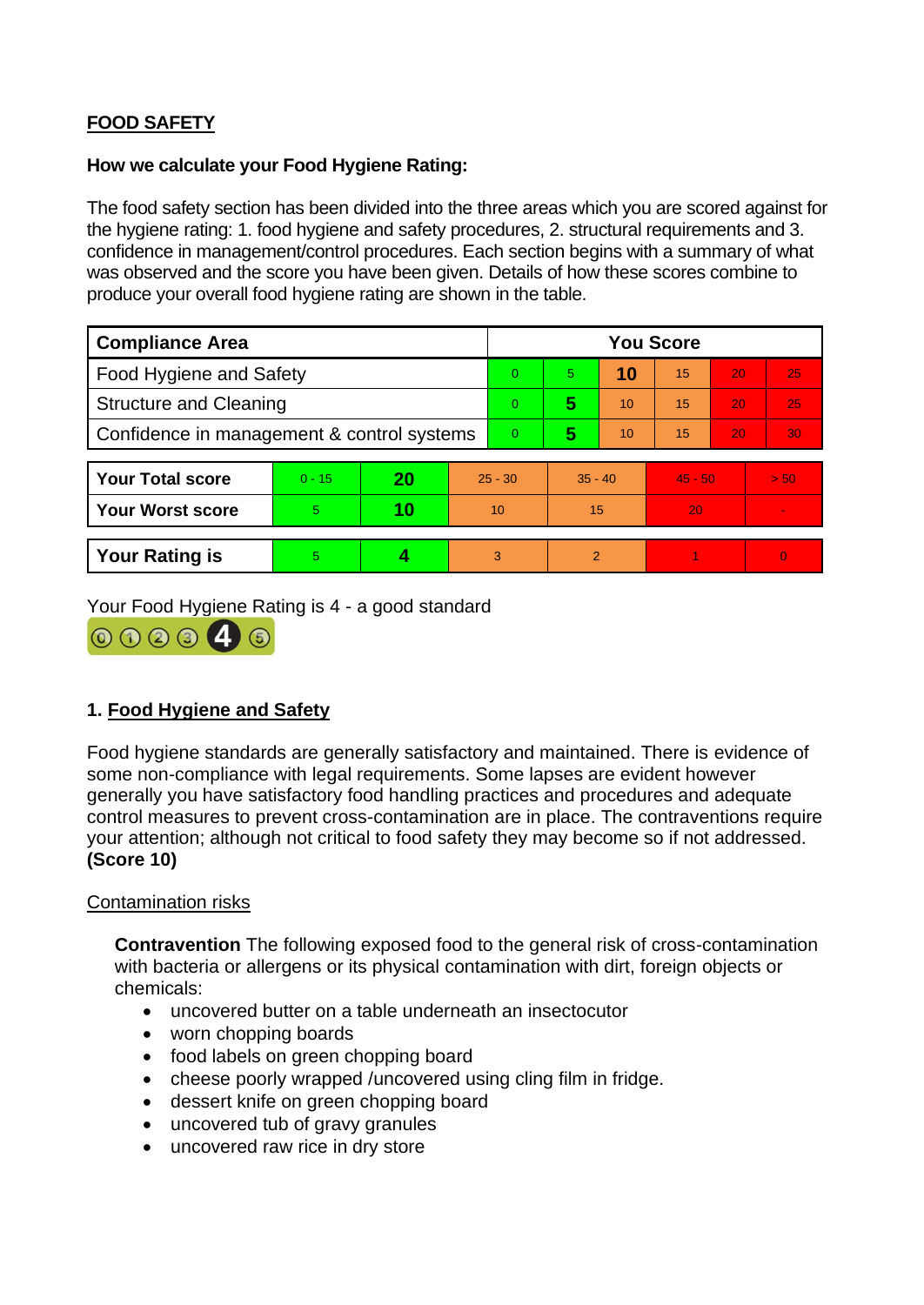### Hand-washing

**Contravention** The following indicated that hand-washing was not suitably managed::

- the wash hand basin was obstructed
- no soap was available. A bottle was found sitting on the floor next to a large bin of rubbish which was also obstructing access to the wash hand basin

### Unfit food

**Contravention** The following food was unfit (and was seized or destroyed in my presence) because it was either; past its use by date; did not conform to food safety requirements;

• no shelf life for cheese in fridge. You must keep the original manufacturers labeling that indicates its shelf life.

# **2. Structure and Cleaning**

The structure facilities and standard of cleaning and maintenance are all of a good standard and only minor repairs and/or improvements are required. Pest control and waste disposal provisions are adequate. The minor contraventions require your attention. **(Score 5)**

#### Cleaning of Structure

**Contravention** The following items were dirty and require more frequent and thorough cleaning:

- around equipment feet
- high level cleaning

**Contravention** The following items could not be effectively cleaned and must be covered or made non-absorbent:

• very large sections of cardboard covering a new oven awaiting installation. The cardboard was also very close/touching a stack of clean dinner plates.

#### Maintenance

**Contravention** The following had not been suitably maintained and must be repaired or replaced:

• broken soap dispenser.

# **3. Confidence in Management**

A food safety management system is in place and you demonstrate a very good standard of compliance with the law. You have a good track record. There are some minor contraventions which require your attention.Your records are appropriate and generally maintained. Your staff are suitably supervised and trained. You have a good track record. There are some minor contraventions which require your attention. **(Score 5)**

Proving Your Arrangements are Working Well